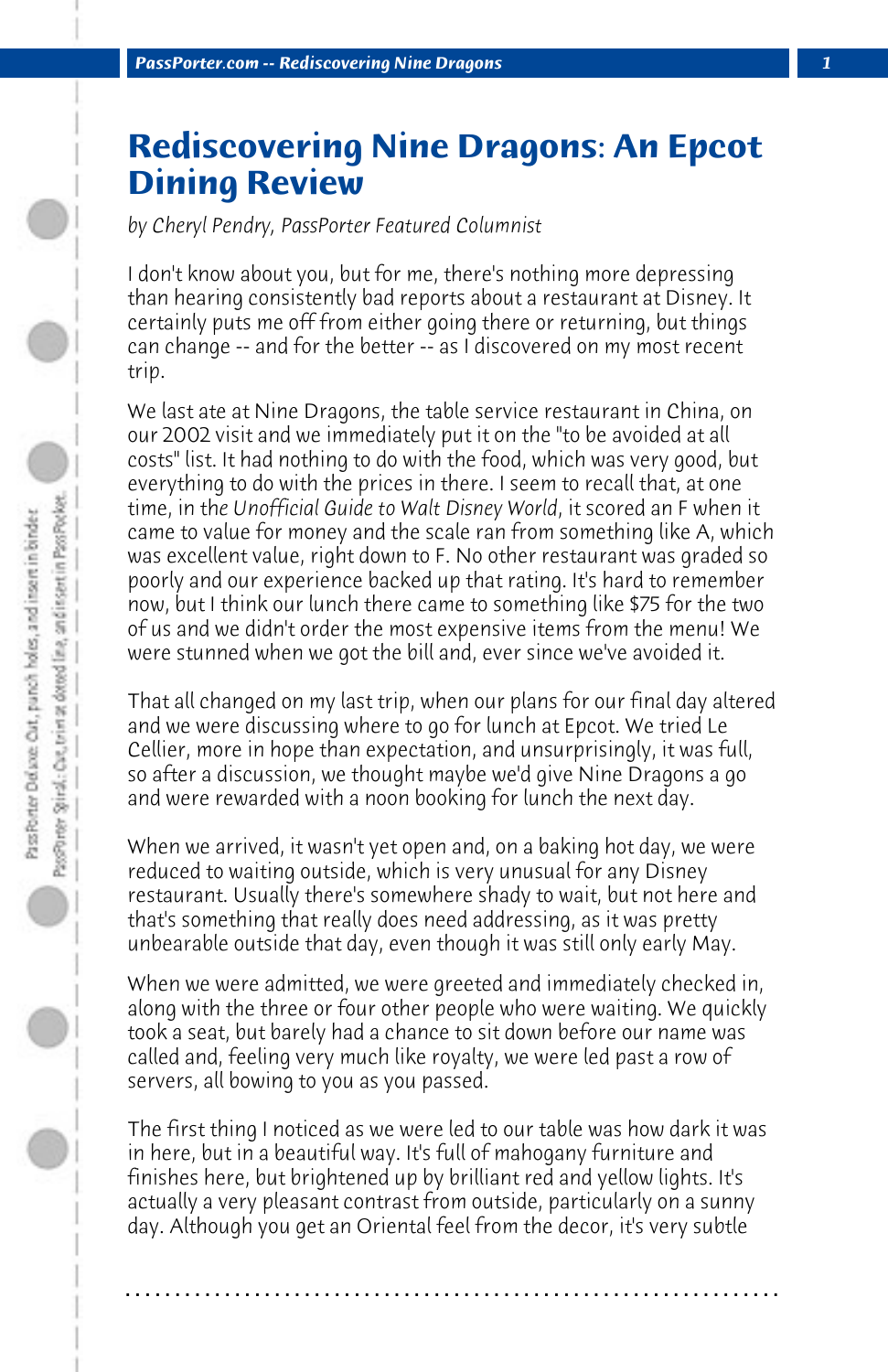and the feeling you do get is that you're in an exclusive restaurant. The theming wouldn't be out of place in some of the more expensive places that we've eaten at.

However, that slight moment of panic disappeared as soon as we were presented with our menus and we opened them. My eyes went straight to the prices to see just how much this meal was likely to cost us, and I liked what I saw.

You're presented with a choice of hot or cold appetizers and soups and salads and my eye instantly went to the shrimp summer rolls, which were excellent, very tasty, and just the right size. Other choices included pot stickers, sauteed pork and vegetable dumpling with a dipping sauce, which I'm told were very good, fragrant chicken, spicy beef, shrimp and chicken egg rolls, and Chinese chicken salad. Non meat-eaters could opt for the Dioa Yu Tai cucumber salad or vegetarian fried rice. Prices range from \$4 for soup to \$12 for the appetizer sampler for two.

The choice of entrees for lunch wasn't as extensive as the choice of appetizers, but having said that, it was still more impressive than some of the other restaurants we'd sampled earlier in the week. As someone who doesn't eat meat, my eyes instantly went to the fragrant five-spiced fish, which was superb with some beautiful flavors to it. I couldn't fault how much there was on my plate either. I was expecting just one piece of fish -- and at \$22 -- I wouldn't have been too upset at that, so imagine my surprise when the plate arrived complete with two massive pieces of fish!

Other choices for entrees include honey sesame chicken, sweet and sour pork, vegetarian stir fry, peppery shrimp with spinach noodles, and Kung Pao chicken. Everything was reasonably priced, with entrees generally ranging from \$14 to \$17, with just my fish more expensive than that.

As it was such a hot day, all we wanted was ice water and we consumed a fair few glasses of that. Here, I have to compliment our wonderful server, who did an excellent job of ensuring those glasses were kept full. At the speed we were drinking, I can tell you that was no mean feat! You really got the feeling that nothing was too much trouble and our server was always there whenever we needed him.

Without dessert or drinks, our meal came to around \$55, which we both thought was excellent value. The fact that it was a cheaper lunch than the last time I'd dined here seven years earlier tells you exactly how much the value for money has improved here.

**. . . . . . . . . . . . . . . . . . . . . . . . . . . . . . . . . . . . . . . . . . . . . . . . . . . . . . . . . . . . . . . . . .**